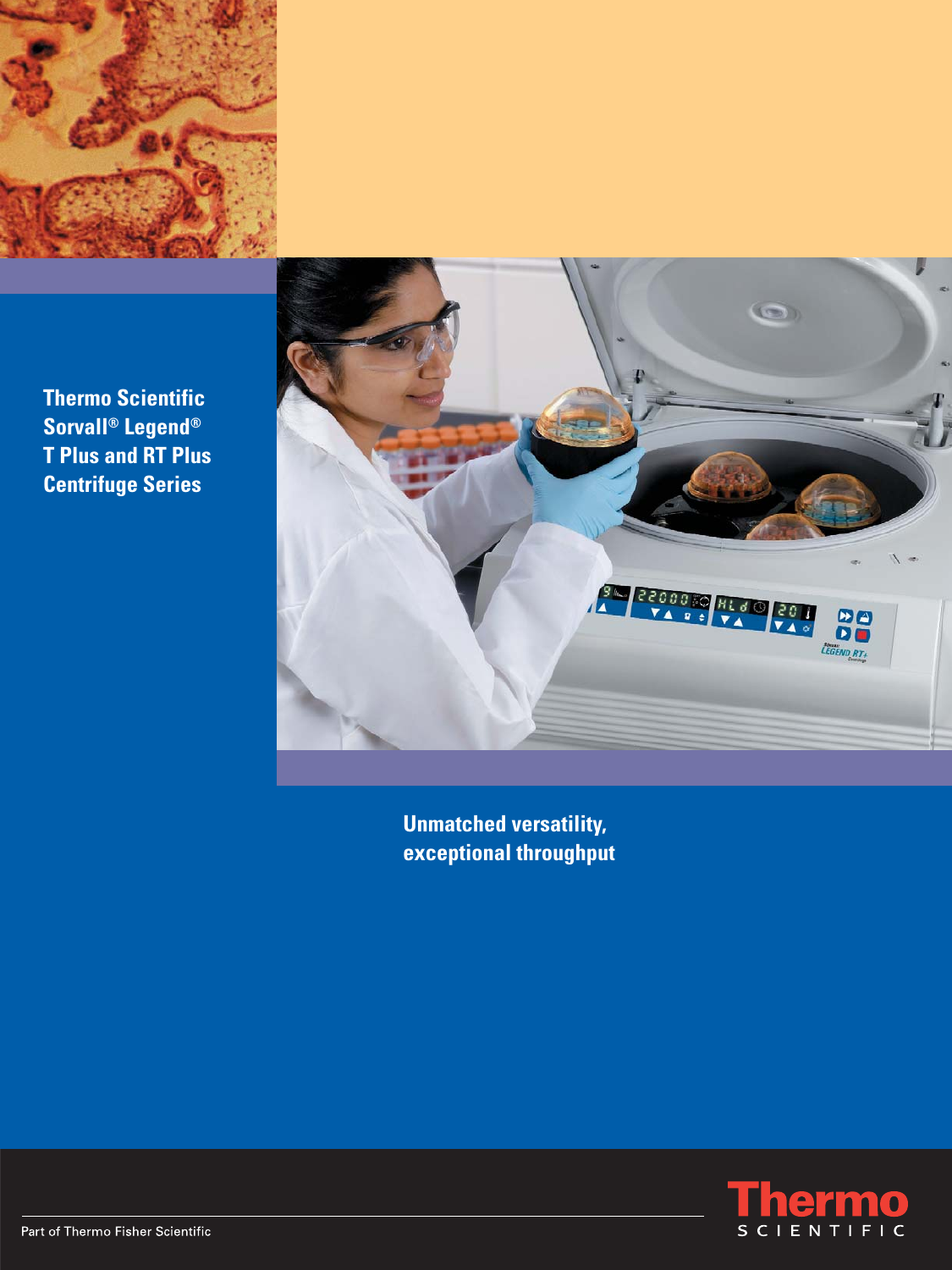

# Introducing the next great Legend in sample preparation.



From the world leader in serving science comes a breakthrough in tabletop centrifuge performance. The Thermo Scientific Sorvall® Legend® T Plus and RT Plus Centrifuge Series delivers unprecedented speed and capacity together with the widest range of rotors and adapters available for a premium three-liter centrifuge. Supporting both research and clinical separation needs, our Sorvall Legend T Plus and RT Plus Series easily accommodates blood collection tubes, conical tubes, flasks, and microtubes, while four ultra-light carbon fiber rotors allow you to process more samples more quickly than ever before – freeing you to focus on results.

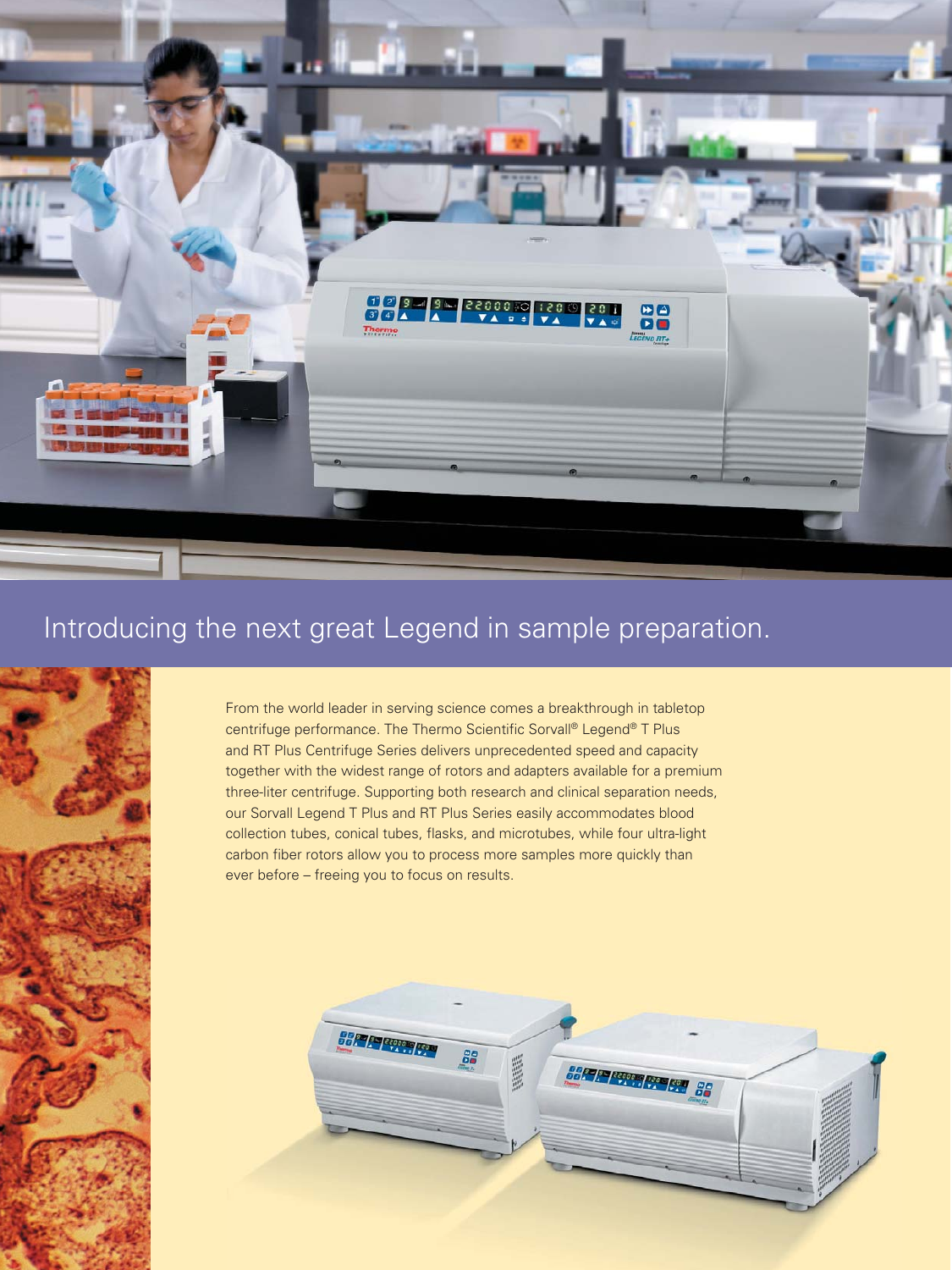

**Fast track sample throughput with unmatched versatility** Nine swinging-bucket rotor configurations and seven fixedangle rotors give the Sorvall Legend T Plus and RT Plus unmatched versatility, making it a cost-effective investment for any lab.



## **Enhanced user and sample safety**

The Sorvall Legend T Plus and RT Plus include numerous features to ensure the safety of you and your samples.

- The SMARTspin® imbalance detection system allows for eye balancing of samples with automatic termination of a run if excessive imbalance occurs
- Automatic rotor recognition ensures precise rotor performance while preventing the use of incorrect rotors or parameters



## **Modular, ergonomic design**

The Sorvall Legend T Plus and RT Plus are designed with lower deck heights for easy loading and unloading of samples. The unique soft-touch lid effortlessly clicks into place for worry-free centrifugation

## **User-friendly operation**

The EASYset™ soft-touch keypad allows for one-touch control of speed, programming and pre-cooling functions. A bright, easy-to-read LED display allows easy monitoring from across the lab.



#### **Exceptional reliability**

The brushless induction drive system of the Sorvall Legend T Plus and RT Plus guarantees years of dependable performance with minimal maintenance, along with whisperquiet operation, and powerful acceleration and braking.

# **Push your productivity to the next level with high-capacity accessories**

The Sorvall Legend T Plus and RT Plus offer industry-leading capacity and performance for a three liter tabletop centrifuge. Rotor systems designed to handle up to 108x5/7 ml blood collection tubes, 28x50 ml conical tubes or 6x250 ml bottles in a single run allow you to achieve greater levels of productivity.

New carbon fiber rotors from FIBERI ite® provide an advanced alternative to traditional metal rotors. Lightweight and easy to handle, these rotors generate less wear on the centrifuge motor and are resistant to corrosion, fatigue, and repeated autoclaving.



#### **Process more samples in less time**

- Cut processing times in half and double your throughput with high-capacity carbon fiber rotors
- Spin up to 14x50ml conical tubes in a single run
- Achieve super speed performance with RCFs up to 24000xg on the benchtop
- Safely perform high RCF, single-step preparation using sterile, disposable conical tubes

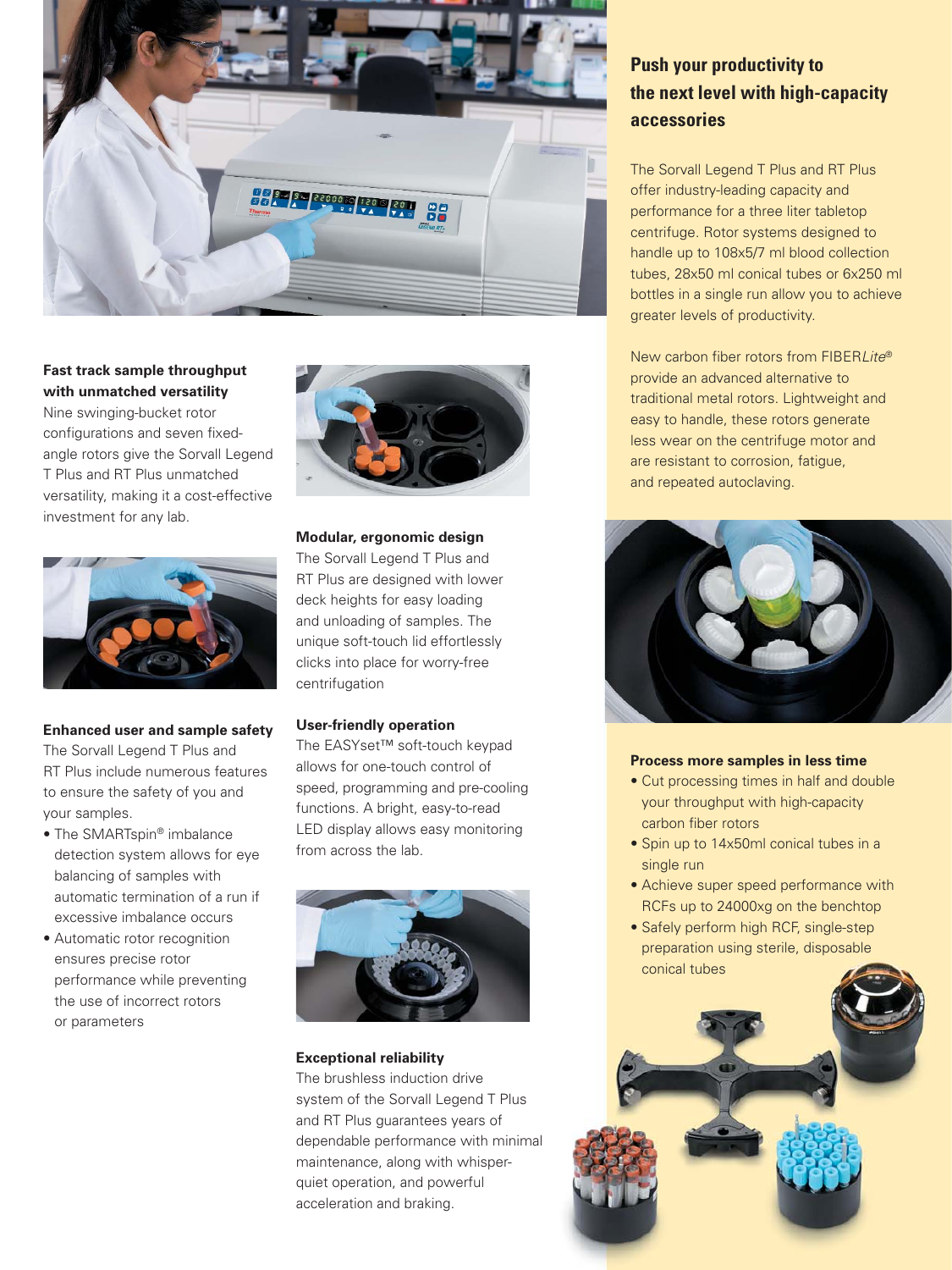# **Thermo Scientific Sorvall Legend T Plus and RT Plus Rotors and Accessories**



|                                                                                |                                                                 |                                                              |                           | Sorvall Legend T/RT Plus (120V) |                           | Sorvall Legend T/RT Plus (230V) |                                      |
|--------------------------------------------------------------------------------|-----------------------------------------------------------------|--------------------------------------------------------------|---------------------------|---------------------------------|---------------------------|---------------------------------|--------------------------------------|
| TTH-750 High-Capacity Swing-Out Rotor                                          |                                                                 |                                                              |                           |                                 |                           |                                 |                                      |
| <b>Description</b>                                                             | <b>Rotor</b><br>Capacity                                        | <b>Max Tube</b><br><b>Dimensions</b><br><b>Diam x Length</b> | <b>Max Speed</b><br>(rpm) | <b>Max RCF</b><br>(x, g)        | <b>Max Speed</b><br>(rpm) | <b>Max RCF</b><br>(x g)         | Catalog<br><b>Number</b>             |
|                                                                                |                                                                 | (mm)                                                         |                           |                                 | T/RT                      | T/RT                            |                                      |
| TTH-750 High-Capacity Swing-Out Rotor                                          |                                                                 |                                                              |                           |                                 |                           |                                 | 75006445                             |
| <b>Buckets</b> (sold individually unless otherwise noted)                      |                                                                 |                                                              |                           |                                 |                           |                                 |                                      |
| Round buckets, 4 x 750 ml                                                      | 4 x 750 ml                                                      | 100 x 136                                                    | 4150                      | 3700                            | 4350 / 4600               | 4080 / 4570                     | 75006441                             |
| Sealing lids for round buckets (set of 2)                                      |                                                                 |                                                              |                           |                                 |                           |                                 | 75006421                             |
| Rectangular buckets, 4 x 250 ml                                                | 4 x 250 ml                                                      | 62 x 120                                                     | 3750                      | 2990                            | 4350 / 4600               | 4020 / 4490                     | 75006446                             |
| Sealing lids for rectangular buckets (set of 2)                                |                                                                 |                                                              |                           |                                 |                           |                                 | 75006448                             |
| Tissue culture T-75 horizontal flask carrier <sup>1</sup>                      | 4 x T-75 ml                                                     | 60 x 127                                                     | 4150                      | 3060                            | 4150 / 4150               | 3060 / 3060                     | 75006451                             |
| Microplate carrier                                                             | $4 \times 4$<br>standard (16) /<br>$4 \times 1$<br>deepwell (4) | 60 x 127                                                     | 4150                      | 3060                            | 4350 / 4600               | 3360 / 3760                     | 75006449                             |
| Tissue culture 250 ml conical bottle carrier                                   | 4 x 250 ml                                                      | 62 x 173                                                     | 3750                      | 3350                            | 4350 / 4600               | 4510 / 5040                     | 75006497                             |
| Bucket, 25 x 5/7 ml blood collection tubes                                     | $100 \times 5/7$ ml                                             |                                                              |                           |                                 |                           |                                 | 75006470                             |
| Bucket, 20 x 10 ml blood collection tubes                                      | 80 x 10 ml                                                      |                                                              |                           |                                 |                           |                                 | 75006471                             |
| Bucket, 17 x 15 ml disposable conical tubes                                    | 68 x 15 ml                                                      | 19 x 119                                                     | 4350                      | 4083                            | 4350 / 4600               | 4083 / 4566                     | 75002023                             |
| Bucket, 7 x 50 ml disposable conical tubes                                     | 28 50 ml                                                        | 29 x 115                                                     | 4350                      | 4083                            | 4350 / 4600               | 4083 / 4566                     | 75002024                             |
| Bucket. 1 x Aerosolve® canister                                                | 4                                                               |                                                              |                           |                                 |                           |                                 | 75006440                             |
| Adapters for round bucket, 75006441 (sold individually unless otherwise noted) |                                                                 |                                                              |                           |                                 |                           |                                 |                                      |
| 250 ml flat-bottomed bottle                                                    | 4 x 250 ml                                                      | 62 x 140                                                     |                           |                                 |                           |                                 | 75008144                             |
| 225/175 ml disposable conical bottle                                           | 4 x 225 ml                                                      | 62 x 140                                                     |                           |                                 |                           |                                 | 75008144                             |
|                                                                                |                                                                 |                                                              |                           |                                 |                           |                                 | $+030952$                            |
| 50 ml round-bottomed tube                                                      | 28 x 50 ml                                                      | 29 x 123                                                     |                           |                                 |                           |                                 | 75006493                             |
| 50 ml disposable conical tube (sold as set of 4)                               | 28 x 50 ml                                                      | 29 x 115                                                     |                           |                                 |                           |                                 | 11210826                             |
| 50 ml disposable skirted-conical tube                                          | 28 x 50 ml                                                      | 29 x 115                                                     |                           |                                 |                           |                                 | 75006533                             |
| 15ml standard tube                                                             | 76 x 15 ml                                                      | 17 x 122                                                     |                           |                                 |                           |                                 | 75008135                             |
| 10/15 ml blood collection tube                                                 | 68 x 10/15 ml                                                   | 16 x 125                                                     |                           |                                 |                           |                                 | 75008136                             |
| 15 ml disposable conical tube                                                  | 48 x 15 ml                                                      | 19 x 119                                                     |                           |                                 |                           |                                 | 75008137                             |
| 10 ml blood collection tube (sold as set of 4)                                 | $84 \times 10$ ml                                               | 16 x 100                                                     |                           |                                 |                           |                                 | 11210821                             |
| 5/7 ml blood collection tube (sold as set of 4)                                | $108 \times 5/7$ ml                                             | $13 \times 75/$<br>13 x 100                                  |                           |                                 |                           |                                 | 11210822                             |
| 7 ml standard tube                                                             | 140 x 7 ml                                                      | 13 x 122                                                     |                           |                                 |                           |                                 | 75008133                             |
| 1.5/2.0 ml disposable microtubes                                               | 192 x 1.5/2 ml                                                  | 11 x 42                                                      |                           |                                 |                           |                                 | 75008132                             |
| T-75 Nunc <sup>™</sup> EasyFlask (sold as set of 2)                            | 4 x T-75 ml                                                     |                                                              |                           |                                 |                           |                                 | 75008383                             |
| T-25 Nunc EasyFlask (sold as set of 2)                                         | 4 x T-25 ml                                                     |                                                              |                           |                                 |                           |                                 | 75008384                             |
| Adapters for rectangular bucket, 75006446 (sold individually)                  |                                                                 |                                                              |                           |                                 |                           |                                 |                                      |
| 250 ml flat-bottomed bottle                                                    | 4 x 250 ml                                                      | 62 x 120                                                     |                           |                                 |                           |                                 | 75006465                             |
| 50 ml round-bottomed tube                                                      | 16 x 50 ml                                                      | 29 x 123                                                     |                           |                                 |                           |                                 | 75006491                             |
| 50 ml disposable conical or skirted tube                                       | 16 x 50 ml                                                      | 29 x 115                                                     |                           |                                 |                           |                                 | 75006461                             |
| 10/15 ml standard / blood collection tube                                      | 64 x 10/15 ml                                                   | 17 x 112                                                     |                           |                                 |                           |                                 | 75006455                             |
| 15 ml disposable conical tube                                                  | 36 x 15 ml                                                      | 19 x 119                                                     |                           |                                 |                           |                                 | 75006456                             |
| 5/7ml blood collection tube                                                    | 80 x 5/7 ml                                                     | $13 \times 75/$<br>13 x 100                                  |                           |                                 |                           |                                 | 75006454<br>$+75005253$ <sup>2</sup> |
| 7 ml standard tube                                                             | 112 x 7 ml                                                      | 13 x 113                                                     |                           |                                 |                           |                                 | 75006453                             |
| 1.5/2.0 ml disposable microtubes                                               | 224 x 1.5/2.0 ml                                                | 11 x 42                                                      |                           |                                 |                           |                                 | 75006452                             |
| 1. Suitable for Nunc EasyFlask, Greiner Cell Star, and Cell Coat Flasks)       |                                                                 |                                                              |                           |                                 |                           |                                 |                                      |
| 2. Both adapters must be used                                                  |                                                                 |                                                              |                           |                                 |                           |                                 |                                      |



Bioshield® Windshielded Swinging Bucket Rotor **Description Rotor Max Tube Max Speed Max RCF Max Speed Max RCF Catalog Capacity Dims (rpm) (x g) (rpm) (x g) Number Bioshield Windshielded Swinging Bucket Rotor, 4 x 250 ml 62 x 120 5350 5820 5350/5850 5820/6960 75006435 4 x 250 Adapters for Bioshield rectangular bucket** (sold individually) 250 ml flat-bottomed bottle 4 x 250 ml 62 x 120 ml 62 x 120 ml 75006465 Examinate bottomed tube<br>
16 x 50 ml 29 x 123 75006491<br>
50 ml disposable conical or skirted tube 16 x 50 ml 29 x 115 75006461 50 ml disposable conical or skirted tube 10/15 ml standard / blood collection tube 64 x 10/15 ml 17 x 112 75006455<br>15 ml disposable conical tube 36 x 15 ml 19 x 119 75006456 15 ml disposable conical tube 36 x 15 ml 19 x 119<br>  $\frac{36 \times 15 \text{ ml}}{30 \times 5/7 \text{ ml}}$  13 x 75 /  $\frac{1}{5/7}$  ml blood collection tube 80 x 5/7 ml  $\frac{13 \times 75}{13 \times 100}$ 13 x 100 + 75005253 2<br>13 x 113 + 75005253 2<br>13 x 113 + 75006453 7 ml standard tube 112 x 7 ml 13 x 113 75006453<br>1.5/2.0 ml disposable microtubes 224 x 1.5/2.0 ml 11 x 42 75006452  $1.5/2.0$  ml disposable microtubes 2. Both adapters must be used



| HIGHplate® Windshielded Microplate Rotor       |               |                 |                  |                |                    |                |                |
|------------------------------------------------|---------------|-----------------|------------------|----------------|--------------------|----------------|----------------|
| <b>Description</b>                             | <b>Rotor</b>  | <b>Max Tube</b> | <b>Max Speed</b> | <b>Max RCF</b> | <b>Max Speed</b>   | <b>Max RCF</b> | <b>Catalog</b> |
|                                                | Capacitv      | <b>Dims</b>     | (rpm)            | (x g)          | (r <sub>pm</sub> ) | (x g)          | <b>Number</b>  |
| <b>HIGHplate Windshielded Microplate Rotor</b> | 10 standard   | 86W x 128L      | 5250             | 5084           | 5250 / 5650        | 5085 / 5890    | 75006444       |
|                                                | or 2 deepwell | x 85H           |                  |                |                    |                |                |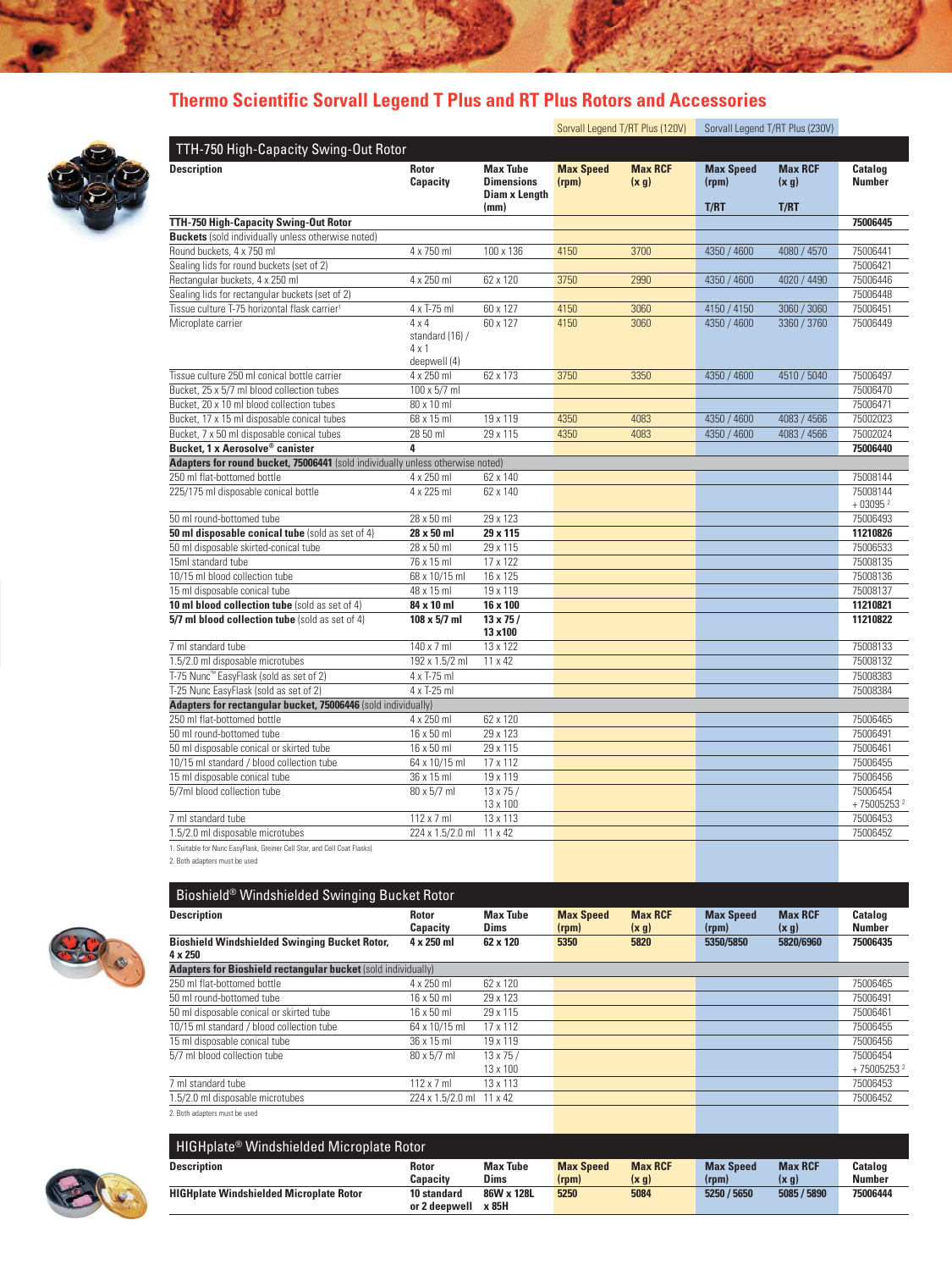







16 ml round-bottomed tube 12 x 12 ml 18 x 114 16 x 18 ml 16 x 18 ml 16 x 18 ml 16 x 18 ml 16 x 18 ml 16 x 18 m<br>17 ml round-bottomed tube 12 x 12 ml 16 x 89 175003093

6.5 ml round-bottomed tube 12 x 6.5 ml 13 x 108 75003092 12 x 108 75003092 3.5 ml round-bottomed tube 24 x 3.5 ml  $24 \times 3.5$  ml  $11 \times 91$  75003091 1.5 ml conical microtube 24 x 1.5 ml 11 x 42 76002905

 $\frac{12 \text{ ml round-bottomed tube}}{12 \times 12 \text{ ml}}$  16 x 89

| <b>F15-8x50c Carbon Fiber Conical Tube Rotor</b>        |                  |                 |                  |                |                  |                |               |
|---------------------------------------------------------|------------------|-----------------|------------------|----------------|------------------|----------------|---------------|
| Description                                             | <b>Rotor</b>     | <b>Max Tube</b> | <b>Max Speed</b> | <b>Max RCF</b> | <b>Max Speed</b> | <b>Max RCF</b> | Catalog       |
|                                                         | <b>Capacity</b>  | <b>Dims</b>     | (rpm)            | (x g)          | (rpm)            | (x, g)         | <b>Number</b> |
| <b>F15-8x50c Carbon Fiber Conical Tube Rotor</b>        | $8 \times 50$ ml | 29 x 115        | 12000            | 16743          | 14000 / 14500    | 22789 / 24446  | 75006516      |
| <b>Adapters for 8x50c Conical Tube Rotor (set of 2)</b> |                  |                 |                  |                |                  |                |               |
| 15 ml disposable conical tube                           | $8 \times 15$ ml | 19 x 119        |                  |                |                  |                | 75100378      |
|                                                         |                  |                 |                  |                |                  |                |               |

| Highconic Rotor                                            |                          |                                |                           |                          |                           |                         |                                 |
|------------------------------------------------------------|--------------------------|--------------------------------|---------------------------|--------------------------|---------------------------|-------------------------|---------------------------------|
| <b>Description</b>                                         | <b>Rotor</b><br>Capacity | <b>Max Tube</b><br><b>Dims</b> | <b>Max Speed</b><br>(rpm) | <b>Max RCF</b><br>(x, g) | <b>Max Speed</b><br>(rpm) | <b>Max RCF</b><br>(x g) | <b>Catalog</b><br><b>Number</b> |
| Highconic Rotor, 6 x 50 ml                                 | 6                        | 29 x 115                       | 8500                      | 10020                    | 8500                      | 10020                   | 75003057                        |
| Adapters for 6 x 50 ml Highconic Rotor (sold individually) |                          |                                |                           |                          |                           |                         |                                 |
| 50 ml disposable conical tube                              | $6 \times 50$ ml         | 29 x 115                       |                           |                          |                           |                         | 75003103                        |
| (6 Adapters Included with Rotor)                           |                          |                                |                           |                          |                           |                         |                                 |
| 50 ml round-bottomed tube                                  | $6 \times 50$ ml         | 29 x 118                       |                           |                          |                           |                         | 75003102                        |
| 38 ml round-bottomed tube                                  | $6 \times 38$ ml         | 25 x 112                       |                           |                          |                           |                         | 75003094                        |
| 16 ml round-bottomed tube                                  | $6 \times 16$ m          | 18 x 124                       |                           |                          |                           |                         | 76002906                        |
| 15 ml disposable conical tube                              | $6 \times 15$ ml         | 19 x 119                       |                           |                          |                           |                         | 75003095                        |
| 12 ml round-bottomed tube                                  | $12 \times 12$ ml        | 16 x 96                        |                           |                          |                           |                         | 75003093                        |
| 6.5 ml round-bottomed tube                                 | $12 \times 6.5$ ml       | 13 x 108                       |                           |                          |                           |                         | 75003092                        |
| 3.5 ml round-bottomed tube                                 | $24 \times 3.5$ ml       | 11 x 103                       |                           |                          |                           |                         | 75003091                        |
| 1.5 ml round-bottomed tube                                 | $24 \times 1.5$ ml       | $11 \times 42$                 |                           |                          |                           |                         | 76002905                        |
|                                                            |                          |                                |                           |                          |                           |                         |                                 |







| F21-48x1.5/2.0 ml Carbon Fiber Microtube Rotor        |                 |                 |                  |                |                  |                |                |
|-------------------------------------------------------|-----------------|-----------------|------------------|----------------|------------------|----------------|----------------|
| Description                                           | <b>Rotor</b>    | <b>Max Tube</b> | <b>Max Speed</b> | <b>Max RCF</b> | <b>Max Speed</b> | <b>Max RCF</b> | <b>Catalog</b> |
|                                                       | Capacity        | <b>Dims</b>     | (rpm)            | (x, g)         | (rpm)            | (x q)          | <b>Number</b>  |
| <b>F21-48x1.5/2.0 ml Carbon Fiber Microtube Rotor</b> | 48 x 1.5/2.0 ml | $11 \times 42$  | 15000            | 24400          | 15000            | 24400          | 75006527       |

| Microliter Rotor (RT Plus only)       |                                |                                |                           |                         |                           |                         |                                 |  |  |
|---------------------------------------|--------------------------------|--------------------------------|---------------------------|-------------------------|---------------------------|-------------------------|---------------------------------|--|--|
| <b>Description</b>                    | <b>Rotor</b><br>Capacity       | <b>Max Tube</b><br><b>Dims</b> | <b>Max Speed</b><br>(rpm) | <b>Max RCF</b><br>(x q) | <b>Max Speed</b><br>(rpm) | <b>Max RCF</b><br>(x q) | <b>Catalog</b><br><b>Number</b> |  |  |
| Microliter Rotor, 24 x 1.5/2.0 ml     | $24 \times 1.5/2.0$ ml 11 x 42 |                                | 15000 <sup>3</sup>        | 21890 <sup>3</sup>      | 150003                    | 21890 <sup>3</sup>      | 75003332                        |  |  |
| <b>Adapters for microliter rotor</b>  |                                |                                |                           |                         |                           |                         |                                 |  |  |
| 0.5/0.6 ml microliter tubes (24/pkg)  | $24 \times 0.5/0.6$ m 8 x 42   |                                |                           |                         |                           |                         | 76003758                        |  |  |
| 0.24/0.4 ml microliter tubes (24/pkg) | 24 x 0.24/0.4 ml 6 x 38        |                                |                           |                         |                           |                         | 76003759                        |  |  |
| 0.2 ml microliter tubes (24/pkg)      | $24 \times 0.2$ ml             | 6 x 38                         |                           |                         |                           |                         | 76003750                        |  |  |
| 3. RT only                            |                                |                                |                           |                         |                           |                         |                                 |  |  |

Note: Sorvall Legend T/RT centrifuges manufactured prior to 2007 may require a software upgrade to operate carbon fiber rotors. Please contact your sales or service representative to obtain a part number and pricing where applicable.